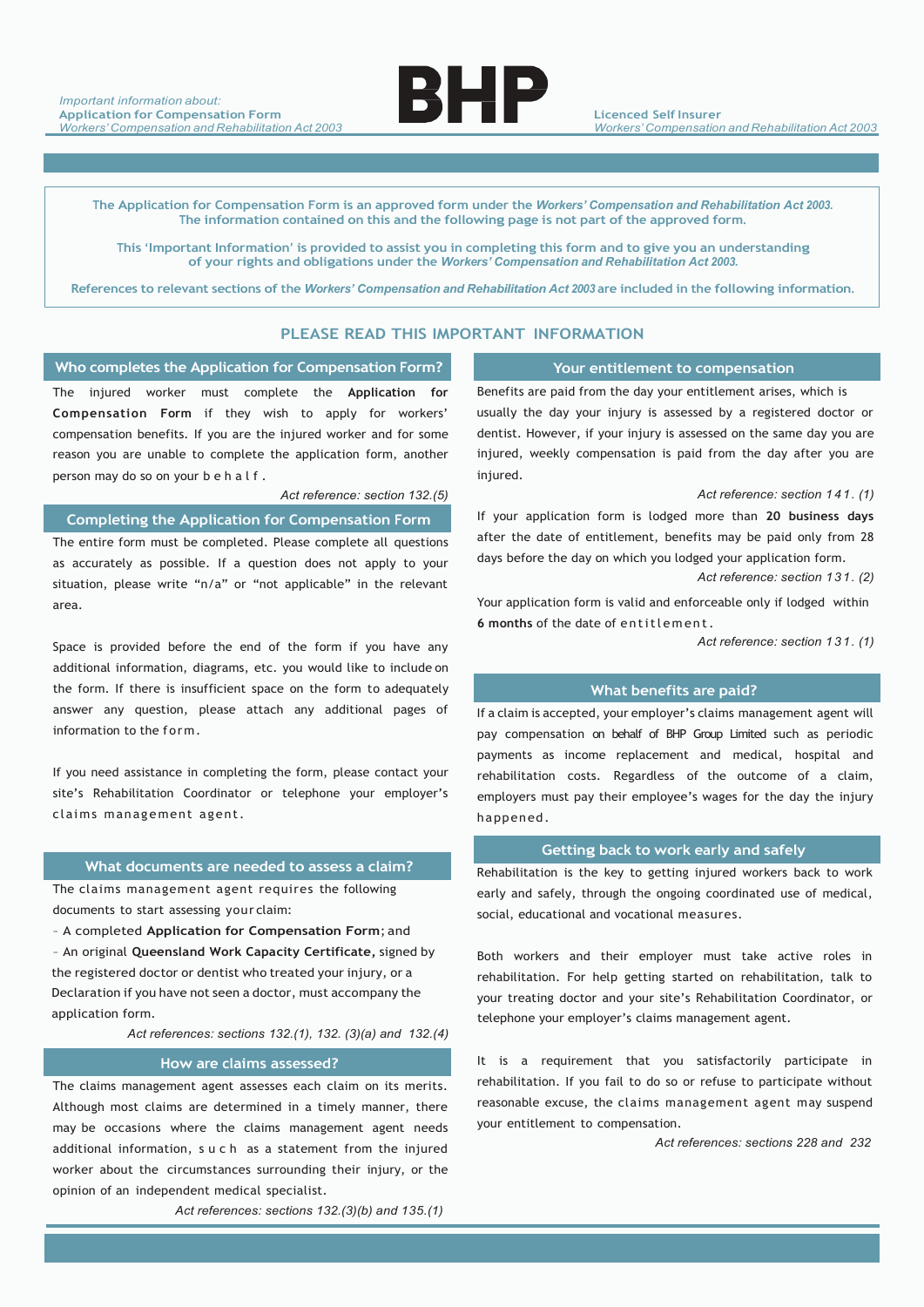

# **What does "engage in a calling" refer to?**

If you engage in a calling or return to work of any kind or in any capacity, you must notify your employer's claims management agent in writing within 10 business days. The notice you give may be in the form of a **Queensland Work Capacity Certificate**, signed by a registered doctor, dentist or nurse practitioner stating your capacity for work.

#### *Act reference: section 136*

Calling means any activity ordinarily giving rise to the receipt of remuneration or reward including self-employment or the performance of an occupation, trade, profession, or carrying on of a business, whether or not the person performing the activity received

remuneration.

*Act reference: schedule 6*

## **Fraud or false or misleading information**

There are severe penalties for fraud, or where there is any attempt to defraud your employer or employer's claims management agent, or where false or misleading information is provided. Providing false or misleading information in relation to your compensation applicationwould be an example of this.

## **Your privacy**

Your employer's claims management agent is collecting your personal information in accordance with the *Workers' Compensation and Rehabilitation Act 2003* to assess your entitlement to compensation. Some of this information may be given to the Office of Industrial Relations – Workers' Compensation Regulator for the purpose of fulfilling their requirements as the regulator, and service providers for the purpose of conducting medical assessments or providing reports or other services to your employer's claims management agent.

Your information will not be given to any other person unless you have given your consent, or where authorised or required by law.

## **Right of review of decisions**

You have a right to have certain decisions reviewed by the Workers Compensation Regulator.

*Act reference: section 540*

The decisions to which the right of review applies include, but are not limited to:

- a decision to reject a compensation application;
- a decision to suspend a worker's compensation entitlement because that worker failed to participate in rehabilitation as required; or
- a decision to otherwise terminate, suspend, increase or decrease the amount of weekly compensation.

 *Act reference: chapter 13, part 2*

#### **Right to appeal review decisions**

You have a right to appeal a review decision to the Queensland Industrial Relations Commission and thereafter to appeal the Queensland Industrial Relations Commission's decision to the Industrial Court. You also have the right to appeal a non-reviewable

decision to the Industrial Magistrate.

*Act reference: sections 549 and 561*

The review decisions to which the right to appeal applies include, but are not limited to:

– a review decisionaboutaninsurer'sdecisiontoreject a compensation

application; or

– a review decision about an insurer's decision about payment of compensation.

#### *Act reference: chapter 13, part 3*

## **How to lodge your Application for Compensation Form**

To lodge your **Application for Compensation Form,** please send your completed form and **Queensland Work Capacity Certificate** to Employers Mutual Limited (EML) as your employer's claims management agent. The address and contact details for EML are provided on the last page of the **Application for Compensation Form.**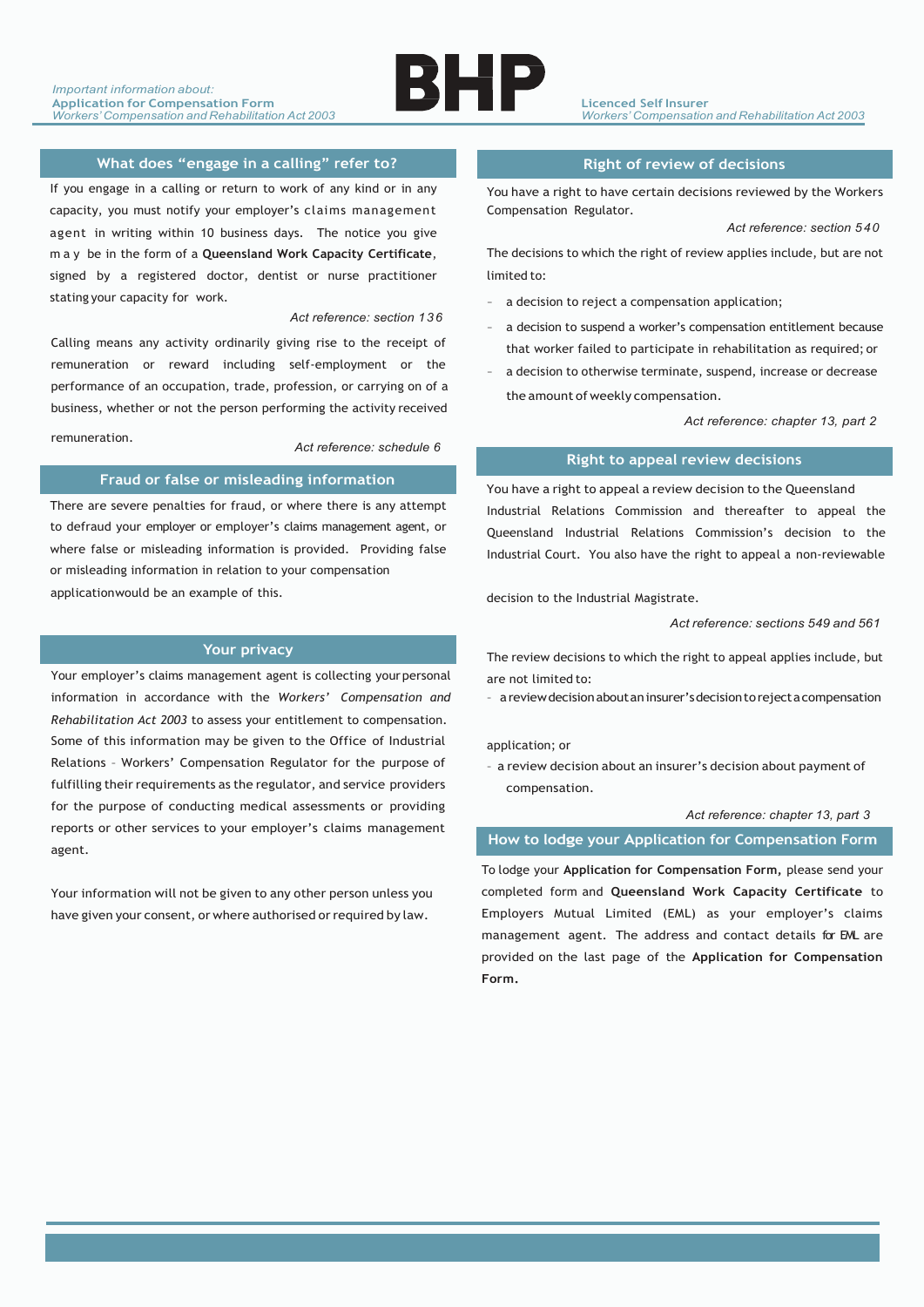

*Application for Compensation Form pursuant to section 132 of the Workers' Compensation and Rehabilitation Act 2003* 

This Application for Compensation Form is an approved form under the Workers' Compensation and Rehabilitation Act 2003.

**The entire form must be completed. Please complete all questions as accurately as possible.** If a question does not apply to your situation, please write "not applicable" or "n/a" in the relevant area.

**This and the following three pages comprise the approved form.**

## **PLEASE COMPLETE THIS APPLICATION IN BLOCK LETTERS AND TICK BOXES WHERE APPLICABLE**

| <b>CLAIMANT'S DETAILS</b>               | <b>EMPLOYMENT DETAILS</b>                                                                                                                                                                                                                                                                                                                                                           |
|-----------------------------------------|-------------------------------------------------------------------------------------------------------------------------------------------------------------------------------------------------------------------------------------------------------------------------------------------------------------------------------------------------------------------------------------|
|                                         | 16. What is your job title?                                                                                                                                                                                                                                                                                                                                                         |
|                                         |                                                                                                                                                                                                                                                                                                                                                                                     |
|                                         |                                                                                                                                                                                                                                                                                                                                                                                     |
|                                         | 17. How long have you worked in your occupation?                                                                                                                                                                                                                                                                                                                                    |
|                                         | <b>YEARS</b><br><b>MONTHS</b>                                                                                                                                                                                                                                                                                                                                                       |
| $\Box$ Mrs<br>Ms<br>Miss<br>$\vert$ Mr  | 18. How long have you been employed by this employer?                                                                                                                                                                                                                                                                                                                               |
|                                         | YEARS<br><b>MONTHS</b>                                                                                                                                                                                                                                                                                                                                                              |
|                                         |                                                                                                                                                                                                                                                                                                                                                                                     |
| $\Box$ Female $\Box$ Other              | 19. Are you employed or self-employed in any job other                                                                                                                                                                                                                                                                                                                              |
|                                         | than the one in which you were injured?                                                                                                                                                                                                                                                                                                                                             |
|                                         | $\Box$ No<br>$\Box$ Yes (see below)                                                                                                                                                                                                                                                                                                                                                 |
|                                         | <b>DETAILS</b>                                                                                                                                                                                                                                                                                                                                                                      |
| <b>STREET</b>                           | 20. Do you receive any Centrelink or insurance benefits?                                                                                                                                                                                                                                                                                                                            |
|                                         |                                                                                                                                                                                                                                                                                                                                                                                     |
| <b>SUBURB / TOWN</b><br><b>POSTCODE</b> | $\Box$ No<br>$\Box$ Yes (see below)                                                                                                                                                                                                                                                                                                                                                 |
|                                         | <b>DETAILS</b>                                                                                                                                                                                                                                                                                                                                                                      |
| $\Box$ No<br>$\Box$ Yes (see below)     |                                                                                                                                                                                                                                                                                                                                                                                     |
| <b>STREET</b>                           | <b>INJURY DETAILS</b>                                                                                                                                                                                                                                                                                                                                                               |
| POSTCODE<br>SUBURB/TOWN                 | 21. What is the nature of your injury? (e.g.<br>cut, strain, fracture, etc.)                                                                                                                                                                                                                                                                                                        |
|                                         |                                                                                                                                                                                                                                                                                                                                                                                     |
| PHONE                                   | 22. Which part of your body is injured? (e.g.                                                                                                                                                                                                                                                                                                                                       |
| <b>EMAIL</b>                            | right index finger, lower back, etc.)                                                                                                                                                                                                                                                                                                                                               |
|                                         |                                                                                                                                                                                                                                                                                                                                                                                     |
| NAME OF BANK                            |                                                                                                                                                                                                                                                                                                                                                                                     |
| ACCOUNT No.<br><b>BSB No.</b>           | <b>INCIDENT DETAILS</b>                                                                                                                                                                                                                                                                                                                                                             |
| ACCOUNT NAME                            | 23. Where did your injury occur?                                                                                                                                                                                                                                                                                                                                                    |
| <b>EMPLOYER'S DETAILS</b>               | (e.g. workshop floor, 592 Ingham Rd, Garbutt, 4814)                                                                                                                                                                                                                                                                                                                                 |
|                                         | PLACE                                                                                                                                                                                                                                                                                                                                                                               |
|                                         | <b>STREET</b>                                                                                                                                                                                                                                                                                                                                                                       |
|                                         | SUBURB/TOWN<br>POSTCODE                                                                                                                                                                                                                                                                                                                                                             |
| <b>STREET</b>                           | 24. Did your injury result from an incident which happened on a                                                                                                                                                                                                                                                                                                                     |
| POSTCODE<br>SUBURB/TOWN                 | specific date?                                                                                                                                                                                                                                                                                                                                                                      |
| 14. Which department are you in?        | $\Box$ No (go to Q27)<br>Yes (see below)                                                                                                                                                                                                                                                                                                                                            |
|                                         |                                                                                                                                                                                                                                                                                                                                                                                     |
|                                         | 1. Employee/Payroll Number:<br>2. Surname or family name:<br>3. Given or first names:<br>4. Title:<br>5. Date of birth:<br>$\Box$ Male<br>6. Gender:<br>7. Former name: (if applicable)<br>8. Present residential address:<br>9. Do you have a different postal address?<br>10. Contact details:<br>11. Bank details:<br>12. Full name of employer / site:<br>13. Business address: |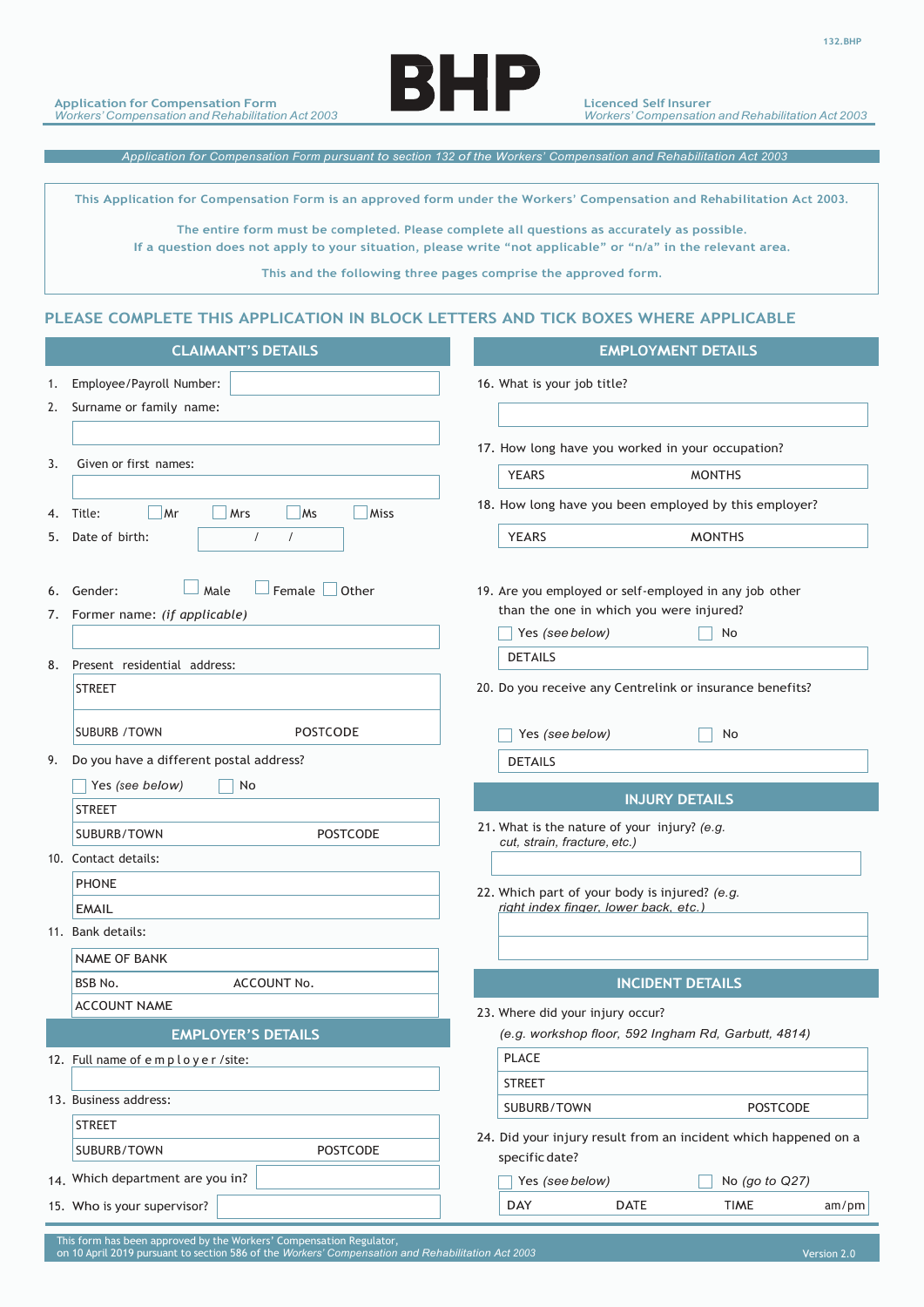

| <b>Application for Compensation Form</b><br><b>Workers' Compensation and Rehabilitation Act 2003</b>                                                                                                                                                                                                                                                                                      | <b>Licenced Self Insurer</b><br><b>Workers' Compensation and Rehabilitation Act 2003</b>                                                                                                                                |
|-------------------------------------------------------------------------------------------------------------------------------------------------------------------------------------------------------------------------------------------------------------------------------------------------------------------------------------------------------------------------------------------|-------------------------------------------------------------------------------------------------------------------------------------------------------------------------------------------------------------------------|
| 25. If your injury did not result from an incident which                                                                                                                                                                                                                                                                                                                                  | 32. Was any object or another person involved in the incident?                                                                                                                                                          |
| happened on a specific date, please indicate:                                                                                                                                                                                                                                                                                                                                             | (e.g. cable, shuttle car, worker from previous crew, visitor to site etc.)                                                                                                                                              |
| - the period of time during which your injury happened:                                                                                                                                                                                                                                                                                                                                   | $\Box$ No<br>Yes (see below)                                                                                                                                                                                            |
| <b>FROM</b><br>T <sub>0</sub>                                                                                                                                                                                                                                                                                                                                                             | <b>DETAILS</b>                                                                                                                                                                                                          |
| - when you first noticed symptoms of your injury:                                                                                                                                                                                                                                                                                                                                         |                                                                                                                                                                                                                         |
| <b>DAY</b><br><b>DATE</b><br><b>TIME</b><br>am/pm                                                                                                                                                                                                                                                                                                                                         | 33. Have you previously claimed workers' compensation                                                                                                                                                                   |
| - what those symptoms were:                                                                                                                                                                                                                                                                                                                                                               | in Queensland?                                                                                                                                                                                                          |
|                                                                                                                                                                                                                                                                                                                                                                                           | $\Box$ Yes<br>$\vert$ No                                                                                                                                                                                                |
| 26. Was the injury reported to your employer or to your                                                                                                                                                                                                                                                                                                                                   | 34. Have you previously claimed workers' compensation                                                                                                                                                                   |
| employer's representative?                                                                                                                                                                                                                                                                                                                                                                | outside Queensland for a similar injury or condition?                                                                                                                                                                   |
| $\Box$ Yes (see below)<br>  No                                                                                                                                                                                                                                                                                                                                                            | $\Box$ No<br>$\Box$ Yes (see below)                                                                                                                                                                                     |
| <b>DAY</b><br>DATE<br>TIME<br>am/pm                                                                                                                                                                                                                                                                                                                                                       |                                                                                                                                                                                                                         |
|                                                                                                                                                                                                                                                                                                                                                                                           | <b>DETAILS</b>                                                                                                                                                                                                          |
| 27. Details of employer or employer's representative to                                                                                                                                                                                                                                                                                                                                   |                                                                                                                                                                                                                         |
| whom injury was reported.                                                                                                                                                                                                                                                                                                                                                                 | 35. Have you previously suffered a similar injury/condition?                                                                                                                                                            |
| <b>FULL NAME</b>                                                                                                                                                                                                                                                                                                                                                                          | $\Box$ No<br>$\Box$ Yes (see below)                                                                                                                                                                                     |
| <b>POSITION</b><br><b>TELEPHONE</b><br>28. Did you stop work because of this injury?                                                                                                                                                                                                                                                                                                      | <b>DETAILS</b>                                                                                                                                                                                                          |
| $\Box$ No (go to Q32)<br>$\vert$ Yes (see below)<br><b>DATE</b><br>DAY<br><b>TIME</b><br>am/pm<br>29. Have you returned to work?                                                                                                                                                                                                                                                          | 36. Were you admitted to hospital as an in-patient for this<br>injury?<br>$\Box$ No<br>$\sqrt{$ Yes (see below)                                                                                                         |
| $\Box$ Yes (see below)<br>$\neg$ No                                                                                                                                                                                                                                                                                                                                                       | HOSPITAL NAME                                                                                                                                                                                                           |
| <b>DAY</b><br><b>DATE</b><br>TIME<br>am/pm                                                                                                                                                                                                                                                                                                                                                | <b>REASON</b>                                                                                                                                                                                                           |
| 30. When did the injury happen?<br>Before work<br>During overtime<br>After work<br>During a recess period<br>$\Box$ Early in shift<br>$\Box$ Over a period of time<br>$\Box$ Middle of shift<br>$\Box$ Unknown<br>$\Box$ Late in shift<br>31. Describe what you were doing at the time of the incident,<br>how the incident happened, and how your injury resulted<br>from that incident: | <b>WITNESS DETAILS</b><br>37. Name, address and telephone number of each witness:<br>(A witness is anyone able to give information about the event<br>- they do not necessarily have to be an eyewitness to the event.) |
|                                                                                                                                                                                                                                                                                                                                                                                           | <b>MOTOR VEHICLE DETAILS</b><br>38. Details of any motor vehicle/s involved in the incident:<br>(registration numbers, owners of vehicles and their insurers)                                                           |
|                                                                                                                                                                                                                                                                                                                                                                                           |                                                                                                                                                                                                                         |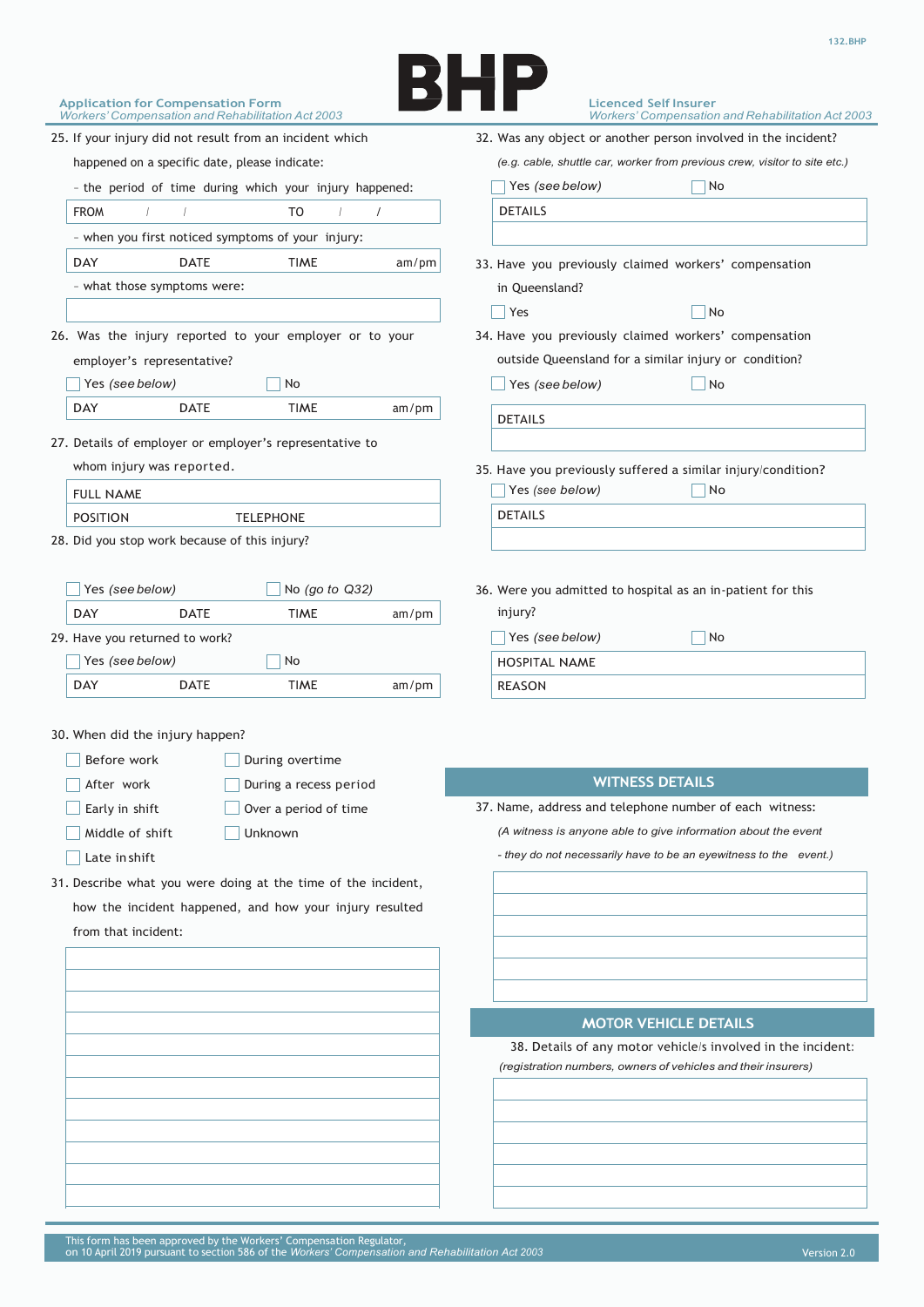

**Licenced Self Insurer** *Workers' Compensation and Rehabilitation Act 2003*

39. **CLAIMANT'S STATEMENT**

# **ADDITIONAL INFORMATION**

(Space provided for additional information, diagrams, etc.)

# **PLEASE READ AND COMPLETE THE "CLAIMANT'S STATEMENT" ON THE NEXT PAGE**